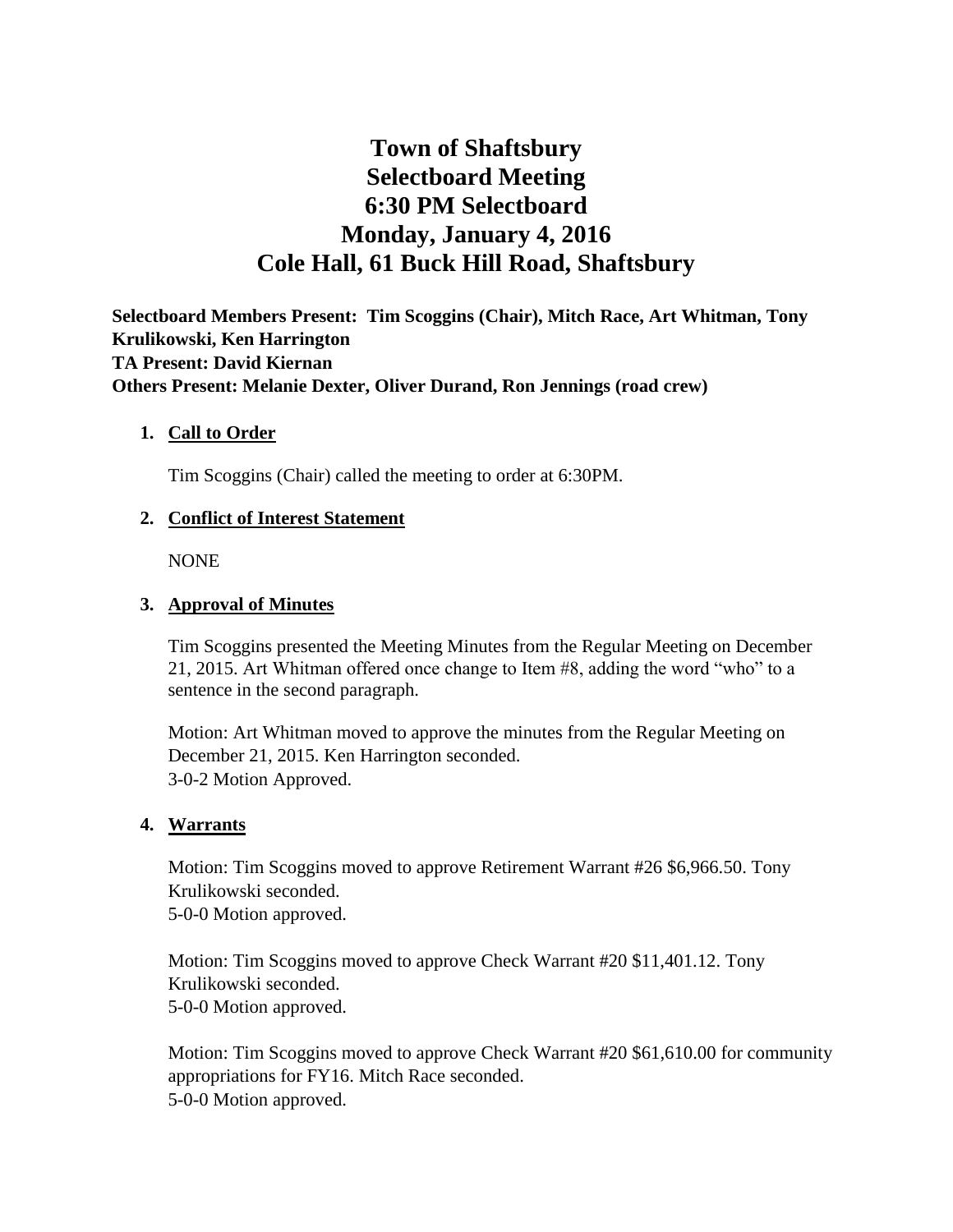Art Whitman inquired if the various community agencies submitted invoices for these payments. David Kiernan replied that no invoices were submitted and that the approval of the appropriations last March was all that was required. Mr. Kiernan went on to inform the Board that the appropriations are usually disbursed following the collection of taxes.

## **5. Announcements**

Art Whitman announced that there will be a public meeting for the Economic Development Committee on January 28, 2016 at a time and place to be determined. The purpose of the meeting will be to discuss the Shaftsbury "streetscape" (sidewalks, parks, parking lots, etc.).

## **6. Public Comments**

NONE

# **7. Treasurer's Report – Melanie Dexter**

Melanie Dexter presented a brief report to the Selectboard, beginning by stating that expenditures halfway through the fiscal year were at about 51% of the total FY16 budget. Ms. Dexter also reported to the Board that the total outstanding for delinquent taxes for FY16 was about \$19,000.00 less than FY15. Ms. Dexter then concluded by stating that the auditors from Sullivan & Powers were returning on January 5, 2016 to follow up on some questions that they had after their initial visit a few weeks ago.

# **8. Road Foreman Report**

This report was given by TA Kiernan later in the meeting, as part of the Town Administrator's Report.

# **9. DRB Appointments**

#### **a. Letters of support – candidates for DRB alternate**

David Kiernan informed the Selectboard that he had received no letters of support of objection regarding the sole candidate to submit a letter of interest for the alternate position open on the DRB, Carl Korman.

# **b. Appointment to DRB to finish term until April 1, 2016**

Tim Scoggins pointed out that the Selectboard had not interviewed Mr. Korman, but given that there was no objection and that the position runs for approximately three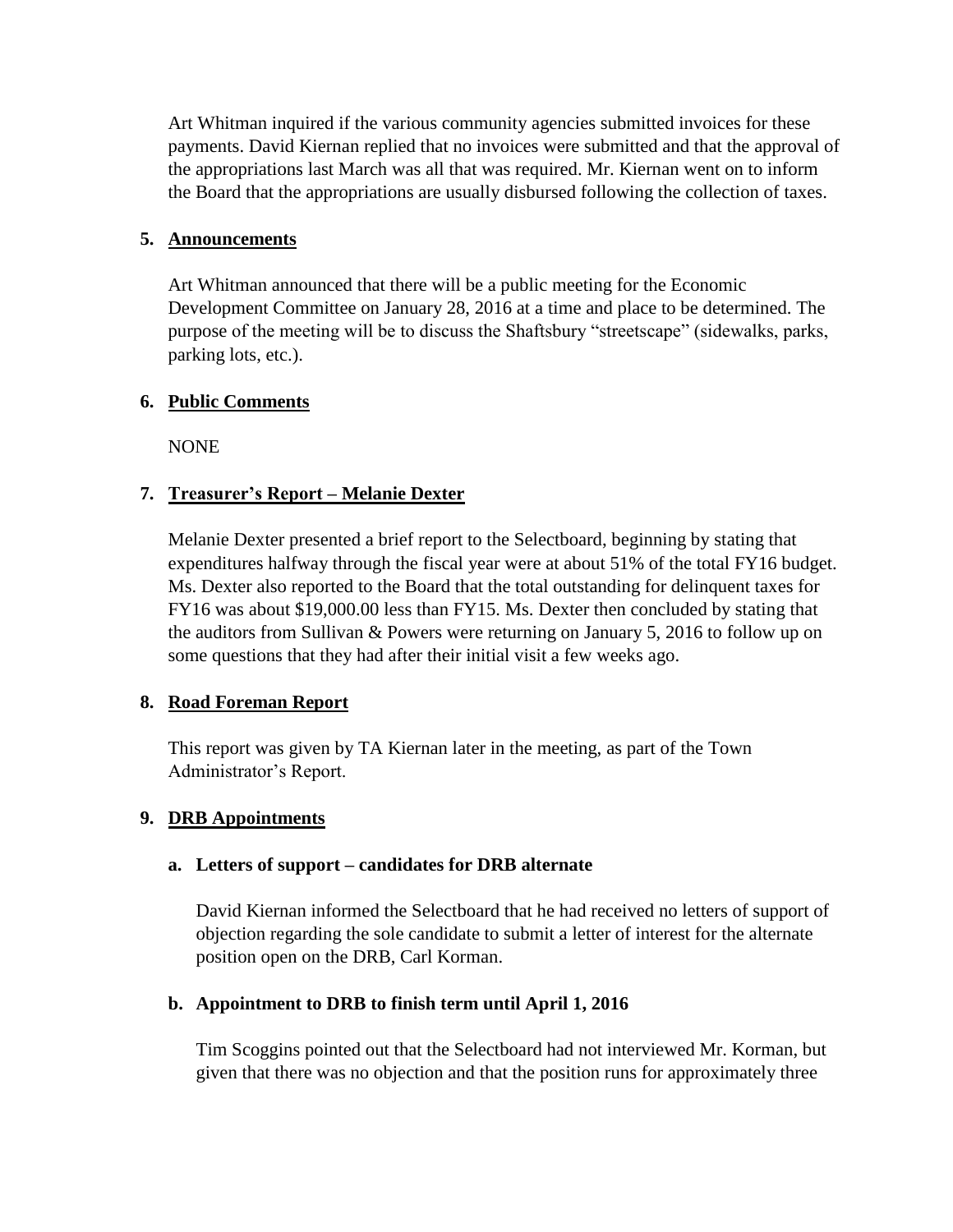(3) more months, Mr. Scoggins informed the Board that they could vote to make an appointment at this meeting.

Motion: Tim Scoggins moved to appoint Carl Korman as alternate member of the DRB until April 1, 2016. Mitch Race seconded. 5-0-0 Motion approved.

David Kiernan then reviewed the upcoming open positions on both the DRB and Planning Commissions, beginning on April 1, 2016:

THE FOLLOWING TERMS WILL BE OPEN ON THE DEVELOPMENT REVIEW BOARD:

- 3 YEAR TERM EXPIRING 2019
- 3 YEAR TERM EXPIRING 2019
- 3 YEAR TERM EXPIRING 2019
- 1- YEAR ALTERNATE EXPIRING 2017

THE FOLLOWING TERMS WILL BE OPEN ON THE PLANNING COMMISSION:

- 3- YEAR TERM EXPIRING 2019
- 3 YEAR TERM EXPIRING 2019
- 3 YEAR TERM EXPIRING 2019

Mr. Kiernan asked the public, as well as those current members looking to continue their service to the Town, to submit letters of interest.

#### **10. Shaftsbury New Proposed Highway Garage**

Tim Scoggins said that he had no new business to discuss but had left this item on the agenda as a "placeholder." Mr. Scoggins then said that the Selectboard would move into Executive Session following the Regular Meeting to discuss a couple of new real estate opportunities related to the proposed location of the new garage.

Art Whitman then asked the Board and David Kiernan if a builder could visit the Mortondesigned building in Rupert to inspect the garage there and take measurements. David Kiernan replied that anyone could visit the Rupert facility but that the Town will likely get less information from Morton if they know the Town is considering putting the design and construction of the garage out to bid. Art Whitman clarified that should a person want to take measurements and specs of the Rupert building and approach the Town about a bid, they would not be taking actual plans.

Tim Scoggins said that the process of the construction of the garage would be "either or", meaning the project would be put out to bid with the Town putting out specs (as usual) or the project would be "sole-sourced" by Morton. Mr. Scoggins went on to say that he thought the Board had been strongly considering the sole-source option.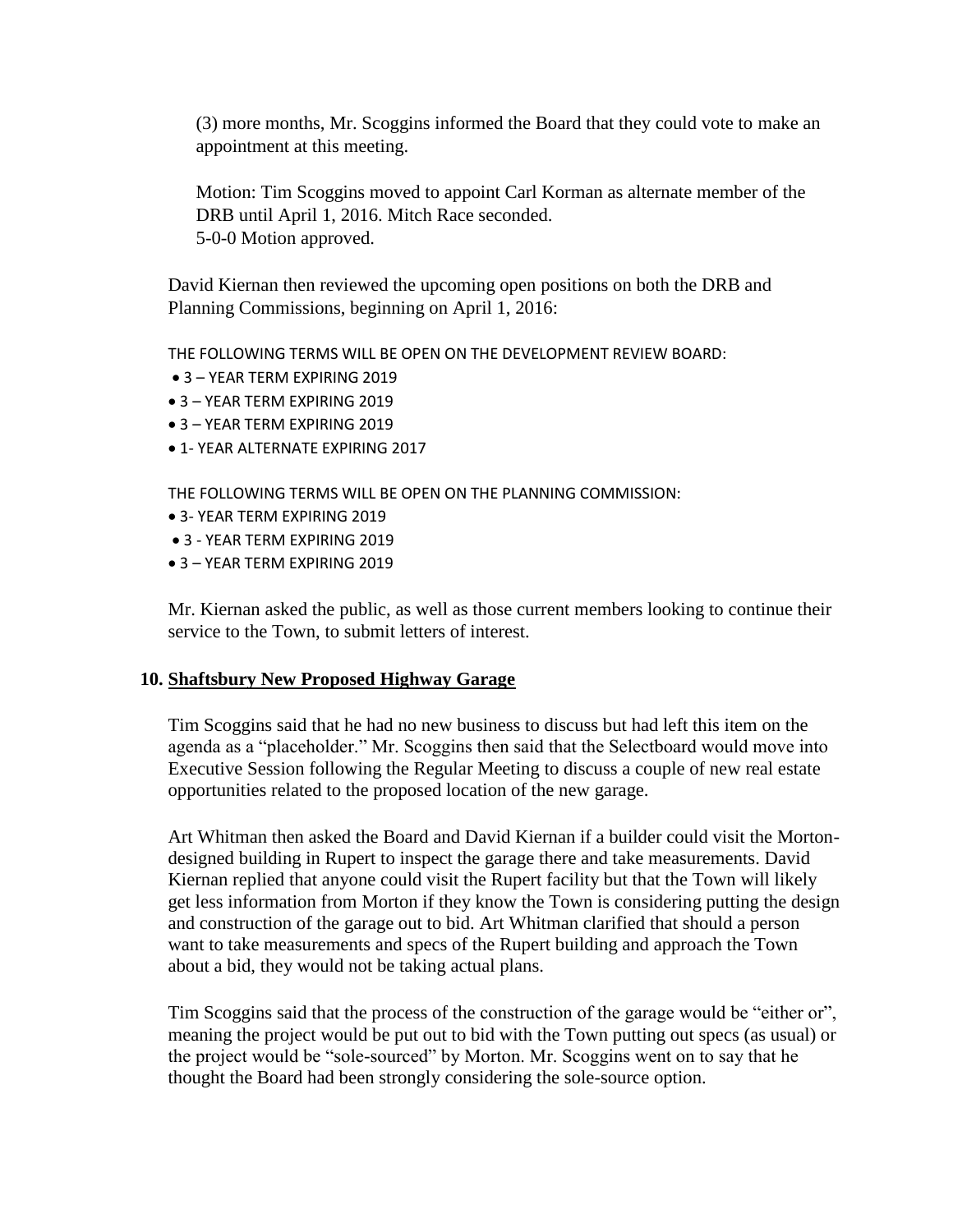Ken Harrington asked if the garage vote would now be ready for the November election. Tim Scoggins replied that he thought it would and expected that if the Board were evaluating real estate options now, there could be a vote in March for the possible purchase of real estate.

Mitch Race asked if the real estate prospects had been made public yet. Tim Scoggins said that they were still being discussed in Executive Session. Tony Krulikowski asked if the Board was still planning on conducting informational meetings regarding the garage and Tim Scoggins said that he planned on beginning those meetings sometime after March.

# **11. Waiver of 45-day Notice for Solar Project – Merrow Farm**

David Kiernan presented to the Selectboard a Waiver for a solar project on Buck Hill Road. The Waiver would assist in the applicant obtaining a Certificate of Public Good from the State for the project. Mr. Kiernan reminded the Selectboard that this project had been previously submitted for consideration with two (2) arrays of solar panels and the Waiver now before the Board consists of eleven and a half (11  $\frac{1}{2}$ ) rows of panels. Mr. Kiernan indicated that while the project is now substantially larger, it will be without any additional impact.

Tim Scoggins reminded the public that the Board had declined to take action or make comment on the previous Waiver and asked the Board if anyone had comment on the project. There was no comment and Mr. Scoggins announced that the Board would be taking no action on the Waiver.

# **12. Southern Vermont Economic Development Zone (SVEDZ) Report**

Tim Scoggins presented a summary of the Southern Vermont Economic Development Zone (SVEDZ) Report that came out in late 2015. The SVEDZ was created in 2015, and encompasses Bennington and Windham Counties. A nine (9) member committee produced a report on the area with the hope of creating strategies to retain and recruit businesses in both counties.

Mr. Scoggins highlighted the basic conclusion of the report: Southern Vermont is in trouble. The report cited the following reasons for this statement:

- Lack of coordination across the region
- Access to capital
- Workforce development
- Housing
- Broadband/cell phone access
- Awareness and marketing
- Limited transportation (particularly in the western part of the region, i.e. Bennington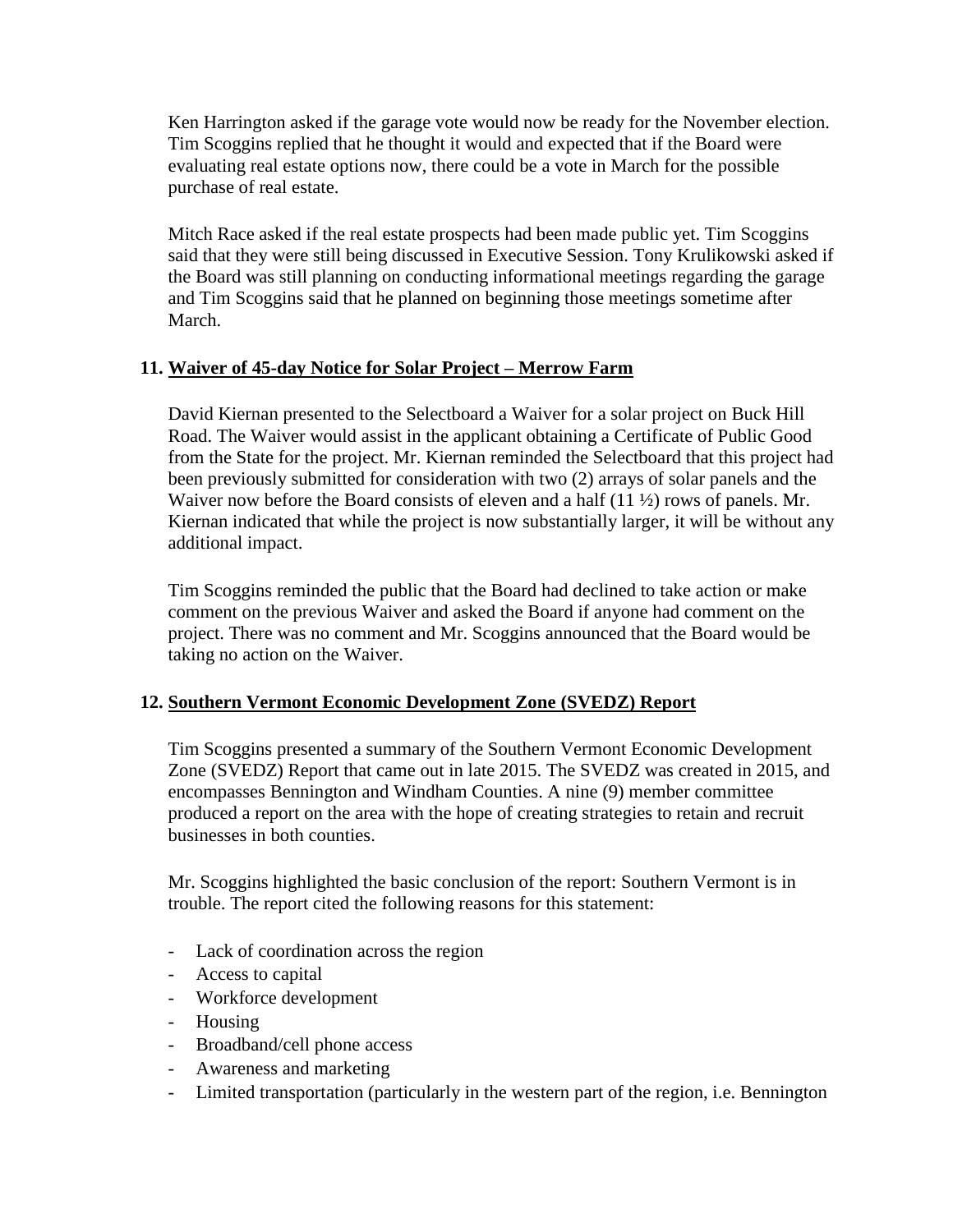Recommendations made in the report to improve the economic culture of Southwestern Vermont were as follows:

- Create Southern Vermont Comprehensive Economic Development Strategy (CEDs)
- Better coordination at the State level
- Implement Department of Public Service Telecom Plan
- Research and development strategy for housing
- Create industrial clusters
- Enhance arts and culture
- Create and implement a marketing and recruitment strategy
- Integrate workforce, education, internship and career development strategy
- Private-public partnership to attract investment capital

Mr. Scoggins then addressed what Shaftsbury has done, and can be doing, to assist in the long-term goals outlined in the report:

- Better roads, more aggressive capital improvements
- Better bylaws for planning to make Shaftsbury more "business friendly"
- Continue to provide a good school (with an eye toward Act 46 as being either an opportunity or a danger)

Mitch Race inquired what made the possibility of consolidating supervisory unions under Act 46 a danger. Mr. Scoggins replied that the act of consolidation may remove local school boards and result in more centralized control.

Tim Scoggins went on to address what steps the SVEDZ advised taking to improve economic conditions, including Windham CEDs expanding to include Bennington provided that Bennington County is willing to act and provide resources.

Tony Krulikowski asked if Tim Scoggins had reached out to the Chairman of the Bennington Selectboard to discuss the findings of this report. Mr. Scoggins replied he had not but Bennington had addressed the report at a Selectboard meeting. Mr. Krulikowski said that a meeting between the Board chairs would be a step toward resolving lack of coordination between various entities and services. Tim Scoggins also informed the Board that a meeting with Sue Minter, a Democratic candidate for Governor, in December had resulted in some connections being made and that board coordination would need to take place.

# **13. Town Administrator's Report**

David Kiernan began his report by informing the Selectboard that the speed study he conducted related to the sidewalk project at the corner of Route 7A and Church Street had been accepted by the State and the bid document was now under review by the State. Mr. Kiernan hoped to put the project out to bid in February.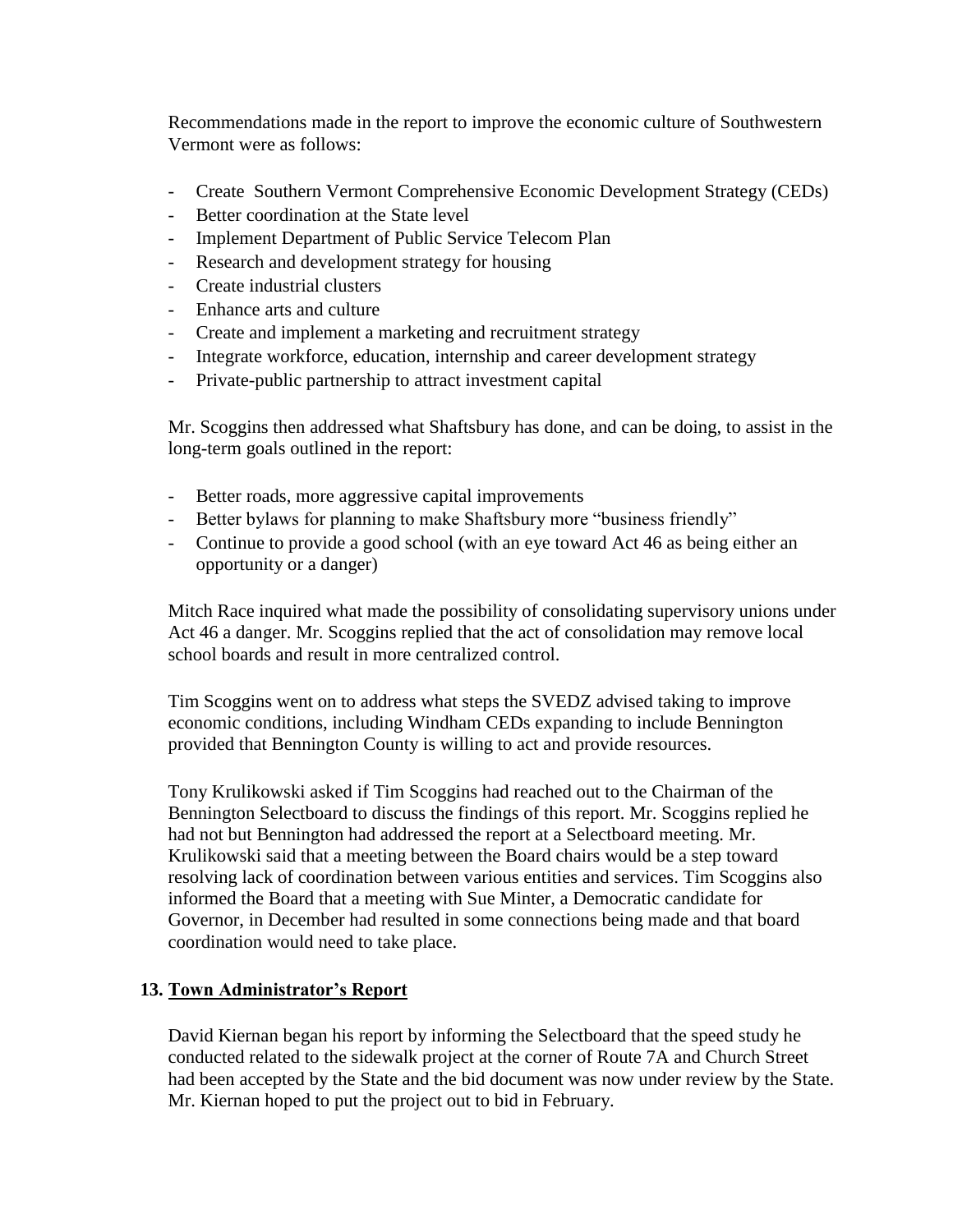Mr. Kiernan said that the roadside mowing bid would be posted this week.

Mr. Kiernan informed the Selectboard that the warning for the budget should be finalized by the next Regular Meeting on January 20, 2016. Mr. Kiernan said that the amount requested for community appropriations was now at \$70,910.00. Mr. Kiernan said that he would be tweaking the budget numbers and formatting the budget for final approval by the Board.

David Kiernan then went on to discuss a possible change in the overtime policy for the road crew. The current policy does not allow for sick or personal to be counted in addition to hours worked overtime in a work-week. There is also a current policy that mandates an adjustment in the work schedule to order days off for the crew. Mr. Kiernan said that he felt this policy to be counter-productive and not a motivator for the crew to work overtime hours during busy times.

There was a brief discussion regarding the difference between sick and personal time as the Town currently does not distinguish between the two classifications. Despite this discussion, no clarification was ultimately made.

Art Whitman inquired about when comp time is given to the crew. David Kiernan said that last winter, the overtime budget had been exhausted and the Selectboard voted to give the crew time and a half to be used as comp time.

Ron Jennings, a member of the road crew, said that taking the comp time was not practical with a five-man crew. He also indicated that payment for this time worked in February and March of 2015 had not yet been paid. David Kiernan then informed the Selectboard that the State's policy for their employees is to have comp time carry over for one year and then comp time is paid out the following year. Mr. Kiernan proposed that after cleaning up what was due to the road crew for comp time now, the Town could put this sort of policy in place. Tim Scoggins pointed out that this policy may save the Town money in the long run, as employees will not be allowed to accrue comp time throughout the term of their employment and then collect on the payout at their final rate of pay upon leaving their position.

Mitch Race asked how the road crew in Bennington handled these policies regarding overtime and comp time. David Kiernan said that the crew in Bennington is unionized. Mitch Race asked about a "sick bank" for the road crew and was informed that there is a short-term disability policy. Mr. Kiernan said that AFLAC would also be coming in this week to meet with the road crew.

David Kiernan informed the Selectboard that he would be preparing a revised policy regarding overtime and comp time and circulating it for review and comment.